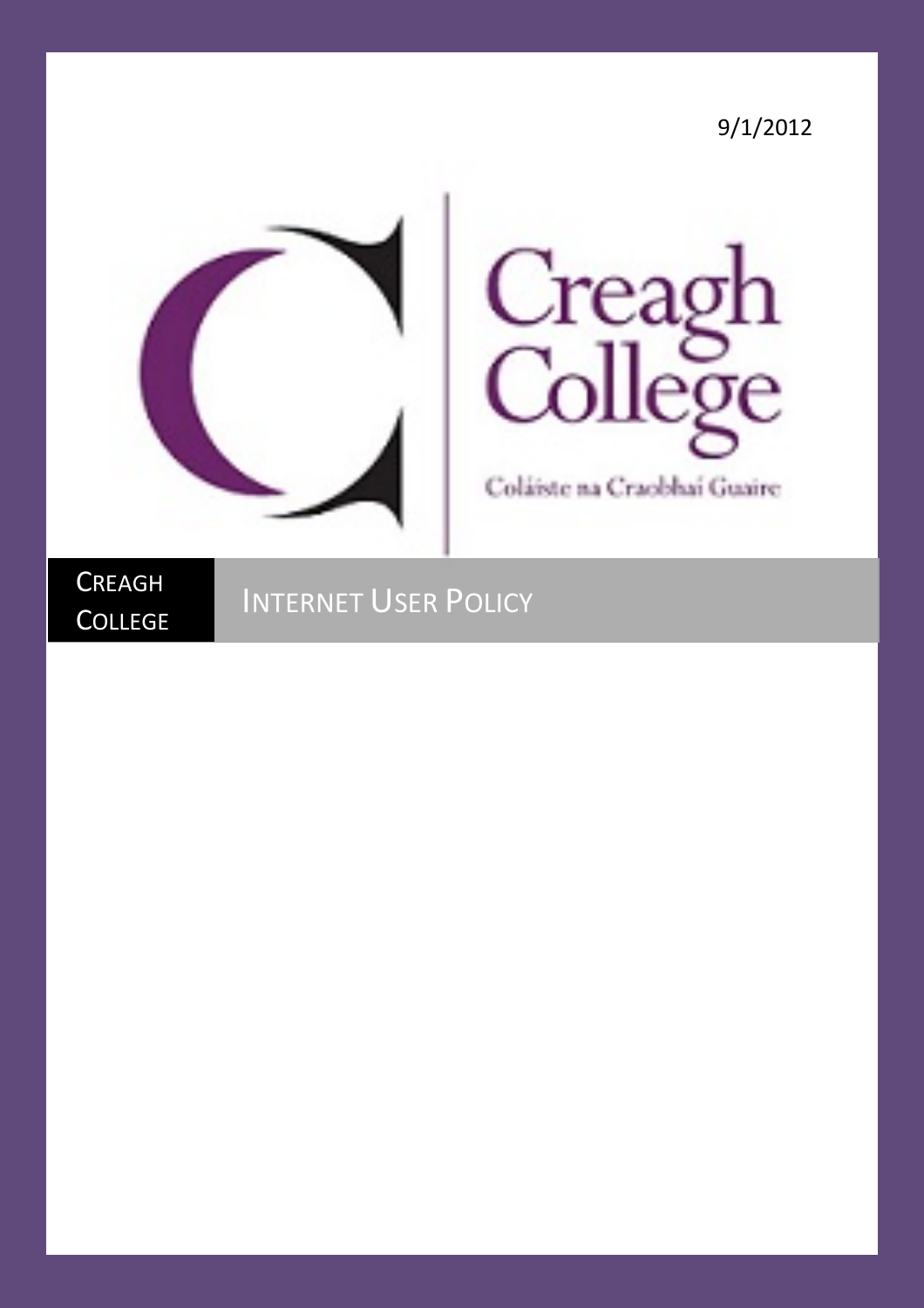## **Internet User Policy**

The computer system/network is owned by Creagh College/Waterford Wexford Educational Training Board and this Internet Policy statement aims to protect both the users and the College by clearly stating what use of the computer system/network is acceptable and what is not.

It is the policy of Creagh College that all technology used to access the College's computer system/network will be used in a responsible, legal and ethical manner, and failure to comply with this directive will, in the first instance, result in the temporary termination of computer/network privileges for the user. The use of the network is a privilege; **inappropriate use may constitute a criminal offence.**

The computer system/network is provided for members of the College community to conduct research, to compile and store documents/records and to communicate with others – all in the course of facilitating the teaching, learning pastoral and administrative work of the College.

Specific rules/guidelines apply as follows:

- All work should be saved under the user's authorised account and password, which must not be given to any other person.
- College computer and internet use must be appropriate to the users educational or professional activity.
- Copyright and Intellectual Property rights must be respected at all times.
- E-mail should be written carefully and politely, particularly as messages may be forwarded or printed and be seen by unintended readers.
	- **Remember: E-mail is not guaranteed to be private.**
- Users should not send nor write anything that has the potential to offend those who may receive or read it – network communication is often public.
- Users are responsible for the E-mails they send and the contacts they make. All Emails should be sent under the sender's own username and password. Anonymous messages and chain letters are not permitted.
- Notwithstanding the fact that the College has installed filtering software for the purpose of preventing access to inappropriate sites, users are required to report